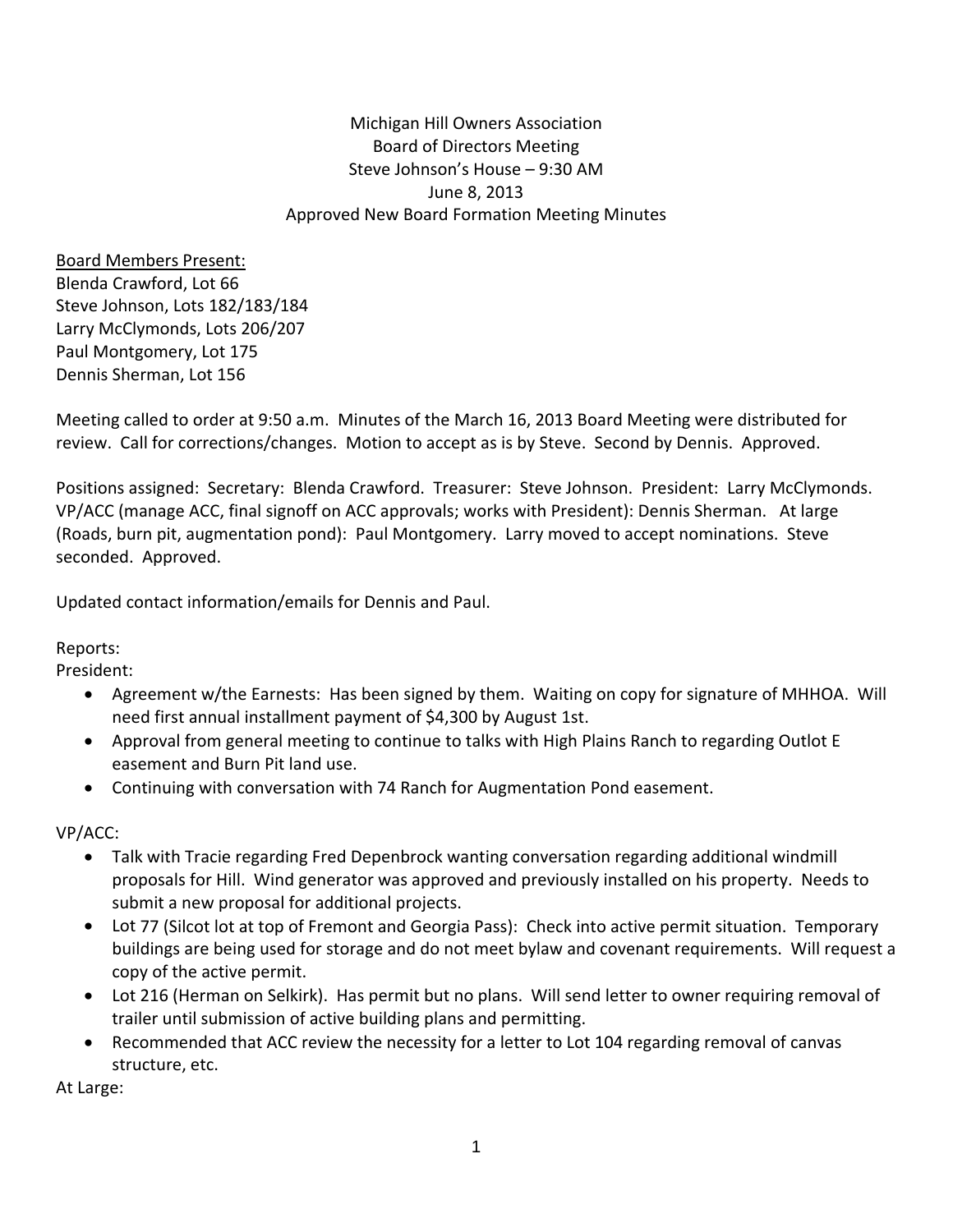- Eleven signs are being made for unreadable street signs. They are being made by the County and the Board will be invoiced.
- New culvert installed on road to pond new 20' culvert and associated road work. Invoice for \$850 plus associated supplies for grader. Invoice for new locking security feature on the pond valve cover, steel culvert grates and steel posts to prevent beavers plugging culverts.
- Steve and Paul are working with Kevin (grader operator) on grading. They are also working on road gravel contracts (load and hauling costs). Planning for single and double load drops. Grading should be done by third week in June. Will do grading with a view to minimizing road damage during Winter plowing season.
- Fish: Steve will call regarding fish this week.
- Weed guys have already been called for weed mitigation along roads, primarily Canadian thistle.
- Distributed keys to Board Members, as appropriate, for MHHOA equipment and locks.

## Treasurer:

- Annual budget approved at annual meeting. All money is in Fairplay with one remaining CD at Colorado Bank & Trust in Denver. Up to date on all financial records.
- Culvert and fish bills outstanding. Paid legal fees for easement contract. Certified letters going out on June  $15<sup>th</sup>$  (60 days from dues deadline) to 16 homeowners with past due accounts. Fine of \$3.00/month assessed on outstanding dues plus cost of certified letters will be imposed. Two outstanding accounts of more than one year will receive special letters requesting meeting and payment plan – will be sent certified mail, return receipt. If nonresponsive, will proceed according to collection of unpaid assessments section in Homeowner's covenants and under Colorado laws. Other 14 will receive certified letter of non‐receipt of dues. Total of \$3,300 outstanding due in past due association dues, fines and fees.
- As of  $6/2/13$ , \$75,826.61 savings; checking \$10,877.11. Budget approved for continuing book keeper contract with Judy Pecora to support Board accounting obligations.

## Secretary:

.

• People showing up for annual meeting: 37 lot owners were present. 44 proxies (4 used by board, 40 assigned to other lot owners).

Established tentative meeting dates for 2013‐14:

- August 3
- October 12
- January 18
- March 1
- June  $7^{th}$  Annual

New Agenda items:

• 57 lot owner accounts are without an email address. Send a postcard letting them know that updated bylaws and covenants available on the website. If they would like to receive a hard copy via U.S. mail, please let the Board know in writing along with a current address to which they should be sent.